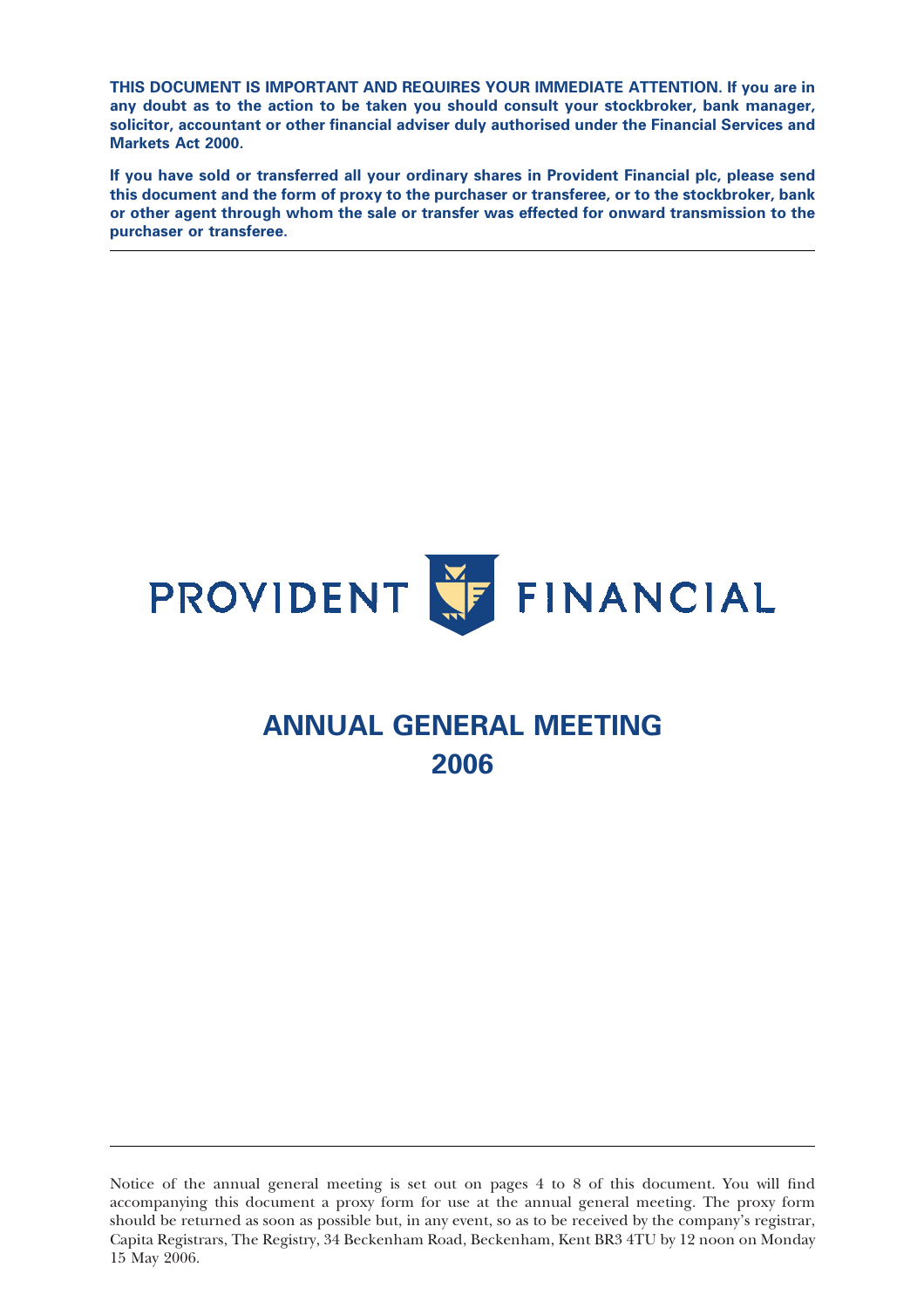

# Provident Financial plc

Registered office: Colonnade, Sunbridge Road, Bradford, West Yorkshire BD1 2LQ (Registered in England No: 668987)

5 April 2006

To shareholders, members of the Provident Financial Company Nominee Scheme and, for information only, to optionholders under the Provident Financial share option schemes

Dear shareholder

## Annual general meeting

I am pleased to send you details of the annual general meeting (''the AGM'') of Provident Financial plc (''the company'') which will be held on Wednesday 17 May 2006 at the Cedar Court Hotel in Bradford. The meeting will start at 12 noon. The formal Notice of the AGM is on pages 4 to 8 of this document.

## 1. The business to be considered at the AGM

The AGM will cover the usual business, which is dealt with in resolutions 1 to 13, as follows:

- Receipt of the directors' report and the financial statements.
- Approval of the directors' remuneration report.
- Declaration of a final dividend.
- Election of two directors.
- Re-election of six directors retiring under the company's Articles of Association.
- Reappointment of auditors and the directors' authority to pay them.

Resolutions 14 to 18 deal with additional matters. Resolution 14 confers authority to enable the company to purchase its own shares. Resolution 15 gives the directors authority to allot shares in the company in certain circumstances. Resolution 16 confers authority on the company to make certain donations. Resolutions 14 to 16 are similar to the resolutions which shareholders have passed in previous years. Resolution 17 relates to the proposed establishment of the Provident Financial Executive Share Option Scheme 2006 and Resolution 18 relates to the proposed establishment of the Provident Financial Long Term Incentive Scheme 2006. We have explained the effect of each proposed resolution in the text contained in the Notice of the AGM.

## 2. Recommendation

The directors believe that all the resolutions to be considered at the AGM are in the best interests of the company and its shareholders. The directors will be voting in favour of the proposed resolutions in respect of their beneficial shareholdings in the company amounting to 151,788 shares, which represent approximately 0.06% of the issued share capital of the company. They recommend that you vote in favour of them all.

## 3. What to do next

If you hold shares in the company, you are entitled to attend the AGM and vote on the resolutions proposed. It is important to us that our shareholders have the opportunity to vote even if they are unable to come to the meeting. If you are unable to come to the AGM, you can use a proxy voting form to nominate someone else to come to the meeting and vote for you (this person is called a proxy). You can, if you wish, nominate me to vote on your behalf. To appoint a proxy, you need to send back the proxy voting form enclosed with this letter to the company's registrar, Capita Registrars, by 12 noon on Monday 15 May 2006, or you can appoint a proxy electronically via the internet. In addition, members of CREST may use the CREST electronic proxy appointment service. There is further information on what you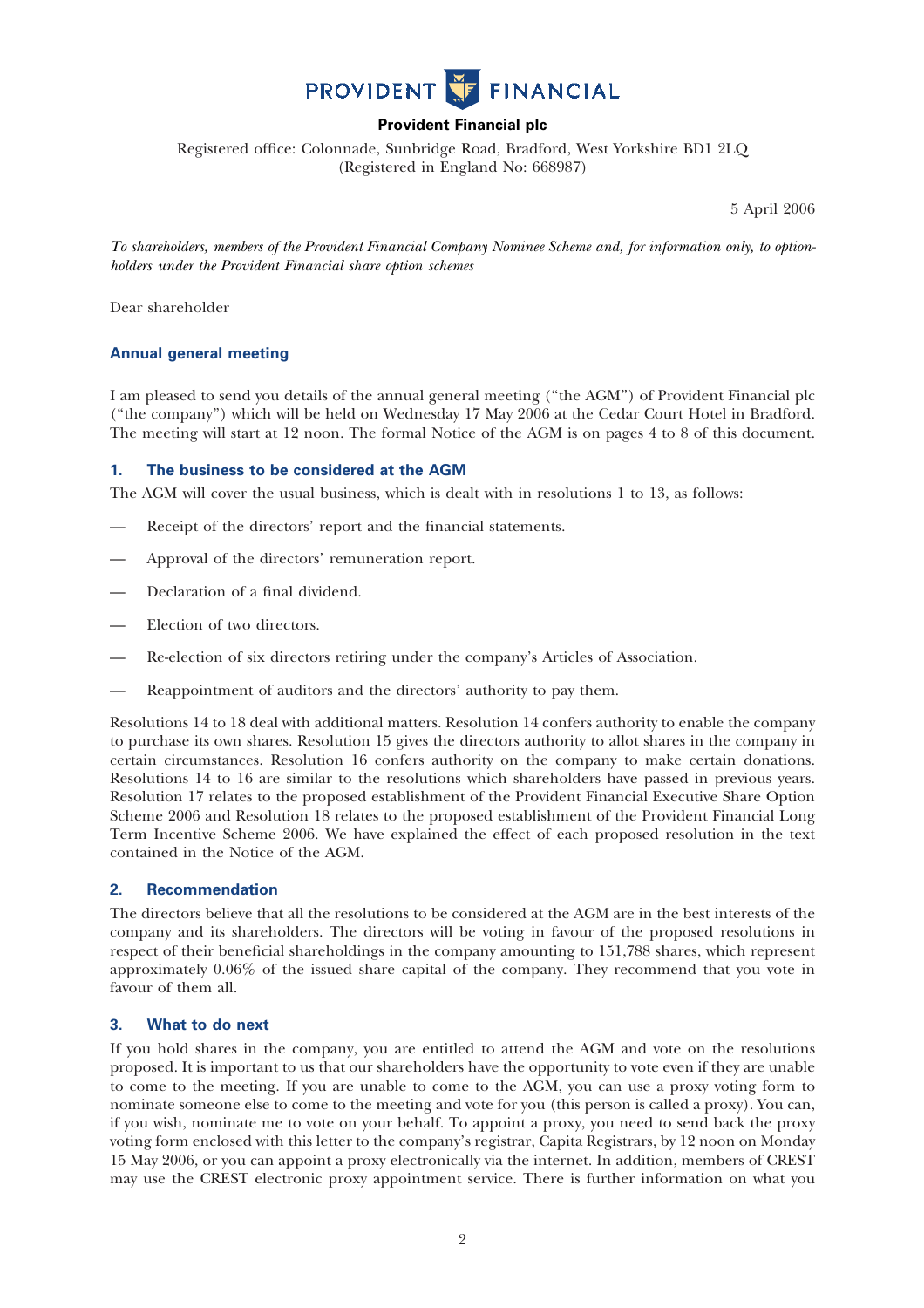need to do if you want to appoint a proxy in Schedule 1 on page 9 of this document. Detailed instructions for CREST members are contained in Schedule 2 on page 10 of this document. Even if you appoint a proxy you can still come to the AGM and vote instead of your proxy.

If you are a member of the Provident Financial Company Nominee Scheme, you should request Capita IRG Trustees Limited to appoint you as a proxy if you wish to attend and vote on the resolutions at the AGM. If you are unable to come to the AGM, you may instruct Capita IRG Trustees Limited to vote in accordance with your instructions. In both cases, you should send back the proxy request form enclosed with this letter (or appoint a proxy or give instructions electronically) by 12 noon on Friday 12 May 2006. There is further information on how to do this in Schedule 1 on page 9 of this document.

Yours faithfully

## John van Kuffeler

Chairman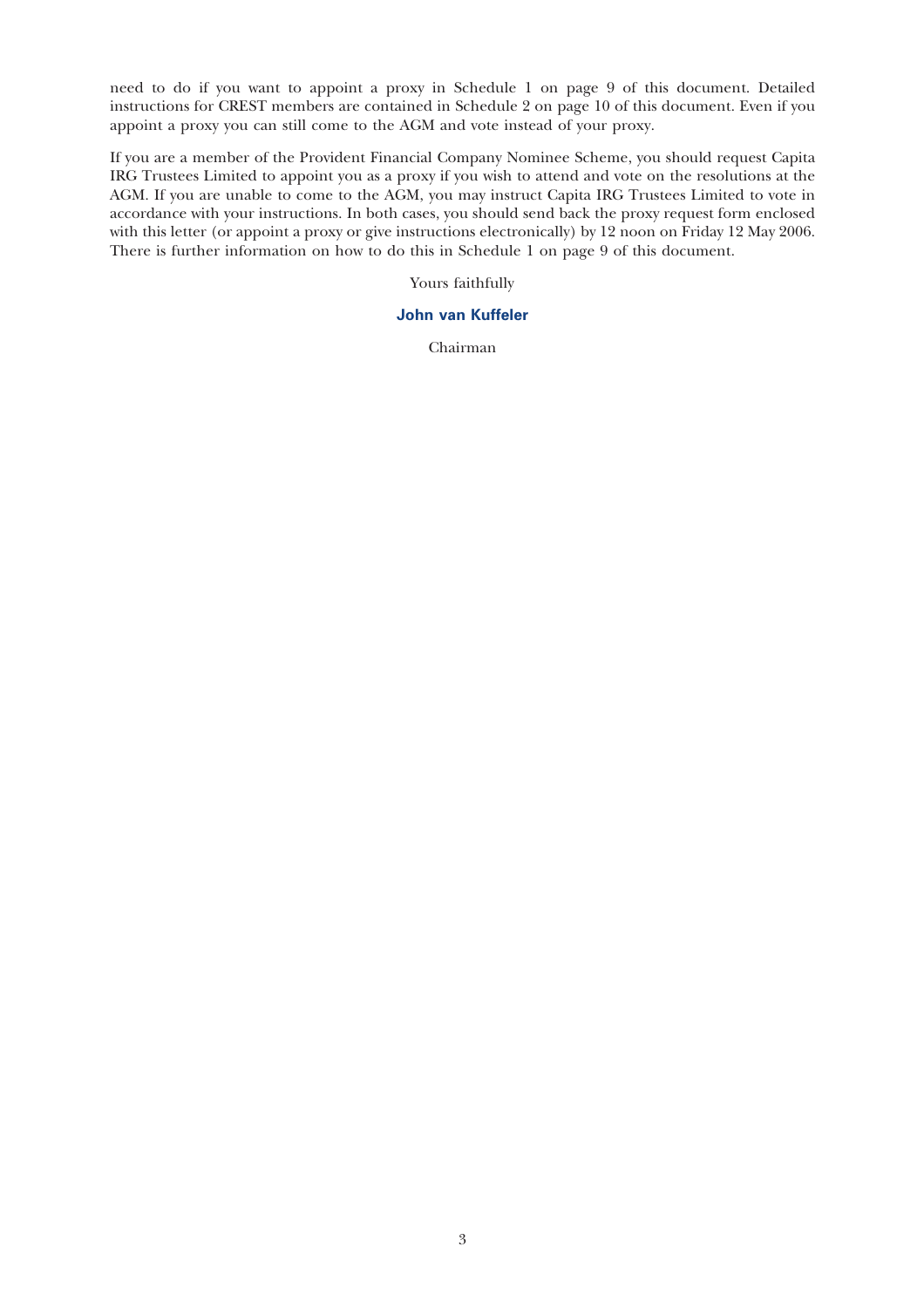# Provident Financial plc

(Registered in England No: 668987)

# NOTICE OF ANNUAL GENERAL MEETING

The forty-sixth annual general meeting (''the AGM'') of Provident Financial plc (''the company'') will be held at 12 noon on Wednesday 17 May 2006 at the Cedar Court Hotel, Mayo Avenue, off Rooley Lane, Bradford, West Yorkshire BD5 8HZ for the following purposes.

## Directors' report and financial statements

Resolution 1 will be proposed as an ordinary resolution.

1. To receive the directors' report and the audited financial statements of the company for the year ended 31 December 2005.

The directors' report and the audited financial statements of the company for the year ended 31 December 2005 are enclosed ("the annual report") and will be presented to shareholders at the AGM. The annual report may also be accessed on the company's website at www.providentfinancial.com.

## Directors' remuneration report

Resolution 2 will be proposed as an ordinary resolution.

2. To approve the directors' remuneration report for the year ended 31 December 2005.

The directors' remuneration report is contained in the annual report. It may also be accessed on the company's website at www.providentfinancial.com.

## **Dividend**

Resolution 3 will be proposed as an ordinary resolution.

3. To declare a final dividend of 21.37p per share on the ordinary shares of  $10\frac{\mu}{10}$  each in respect of the year ended 31 December 2005 payable on 26 May 2006 to the holders of such ordinary shares on the register of members of the company on 7 April 2006.

Shareholders must approve the final dividend for each ordinary share. However, the final dividend cannot be more than the amount which the directors recommend (which is 21.37p for each ordinary share). Under the Articles of Association of the company the directors can pay interim dividends (these are dividend payments made during the year). The final dividend proposed in this resolution is in addition to the interim dividend of 14.06p for each ordinary share which was paid on 14 October 2005.

## Election of directors

Resolutions 4 and 5 will be proposed as ordinary resolutions.

- 4. To elect Peter Crook.
- 5. To elect Andrew Fisher.

Peter Crook was appointed to the board on 8 March 2006. Under the Articles of Association he will hold office only until the AGM when he will be eligible for election.

It is proposed to appoint Andrew Fisher to the board to become Finance Director in place of John Harnett, who will remain a director but become Managing Director of the international division. David Swann, the current Managing Director, is retiring at the end of May 2006 and will cease to be a director after the AGM.

Both Peter Crook and Andrew Fisher have confirmed that they will stand for election. There is further information about Peter Crook and Andrew Fisher in Schedule 3 on page 11 of this document.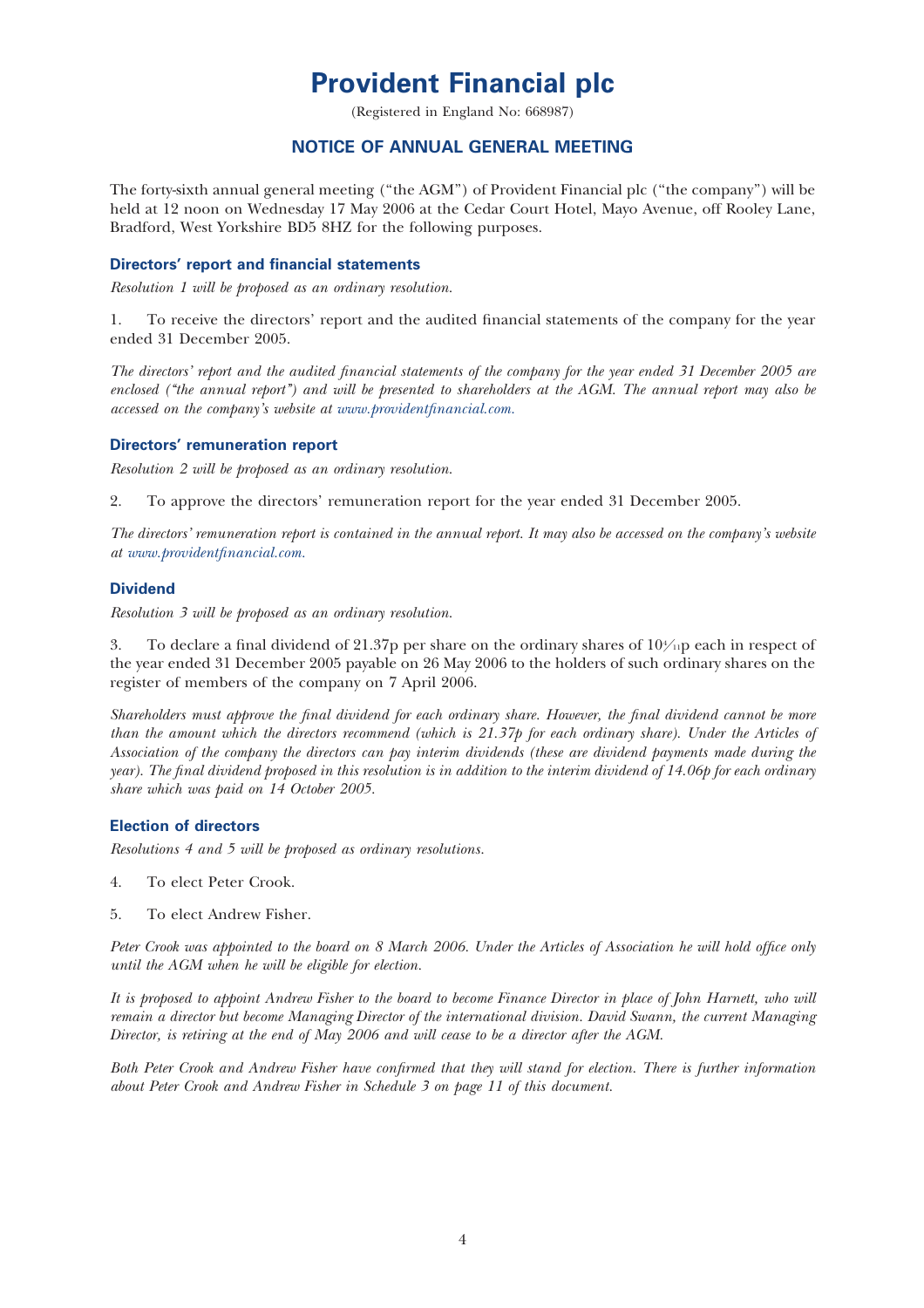## Re-election of directors who are retiring under the Articles of Association

Resolutions 6, 7, 8, 9, 10 and 11 will be proposed as ordinary resolutions.

- 6. To re-elect Robin Ashton.
- 7. To re-elect Charles Gregson.
- 8. To re-elect John Maxwell.
- 9. To re-elect Ray Miles.
- 10. To re-elect Graham Pimlott.
- 11. To re-elect John van Kuffeler.

The Articles of Association of the company state that a third of the directors must retire at the AGM. (This does not include directors appointed by the board since the last AGM). Furthermore, each director must offer himself for reelection every three years and annually once he has served for nine years All these directors have confirmed that they will stand for re-election. There is information about them and the board committees on which they sit in Schedule 3 on pages 11 to 12 of this document.

In accordance with the Combined Code it is confirmed that formal performance evaluation has been carried out and that each of these directors continues to be an effective member of the board and to demonstrate commitment to the role.

Charles Gregson was first elected to the board as a non-executive director on 19 April 1995 and thus on 19 April 2006 eleven years will have elapsed since his first election. Notwithstanding this, the board has determined him to be independent in character and judgement. In coming to this decision the board considered all the relevant circumstances but ultimately concluded that a term of office of eleven years had not changed Charles Gregson's status, given that independence is ultimately determined by state of mind. He continues to make a distinct and strong contribution to strategy discussions and his experience of international businesses is a particular asset to the group as it continues with international expansion. In 2005 the nomination committee reviewed the structure and composition of the board. It took the view that the four current non-executive directors bring an appropriate balance of skills and expertise to the board. Furthermore, although Charles Gregson has served for eleven years, two of the non-executive directors have served for less than three years; these more recent appointments have ensured that the board has been refreshed and remains appropriately balanced.

## Reappointment and remuneration of auditors

Resolutions 12 and 13 will be proposed as ordinary resolutions.

12. THAT PricewaterhouseCoopers LLP be reappointed auditors of the company to hold office until the conclusion of the next general meeting at which accounts are laid before the company.

13. THAT the directors be authorised to determine the auditors' remuneration.

The company is obliged by law to reappoint its auditors annually. The audit committee considered the reappointment of PricewaterhouseCoopers LLP at its meeting in March 2006 and recommended this to the board.

#### Authority for the company to purchase its own shares

Resolution 14 will be proposed as a special resolution.

14. THAT the company is authorised, generally and without conditions, to make market purchases (within the meaning of section 163 of the Companies Act 1985) of its own ordinary shares of  $10\frac{\text{m}}{\text{m}}$  each (''ordinary shares''), provided that:

- 14.1 the company may not purchase more than 25,550,000 ordinary shares;
- 14.2 the minimum price which the company may pay for each ordinary share is the nominal value;
- 14.3 the maximum price (excluding expenses) which the company may pay for each ordinary share is 5% over the average of the middle-market price of an ordinary share, based on the London Stock Exchange Daily Official List, for the five business days immediately before the day on which the company agrees to purchase the ordinary shares;
- 14.4 this authority will last from the date of this annual general meeting until the end of the next annual general meeting or, if earlier, 16 May 2007; and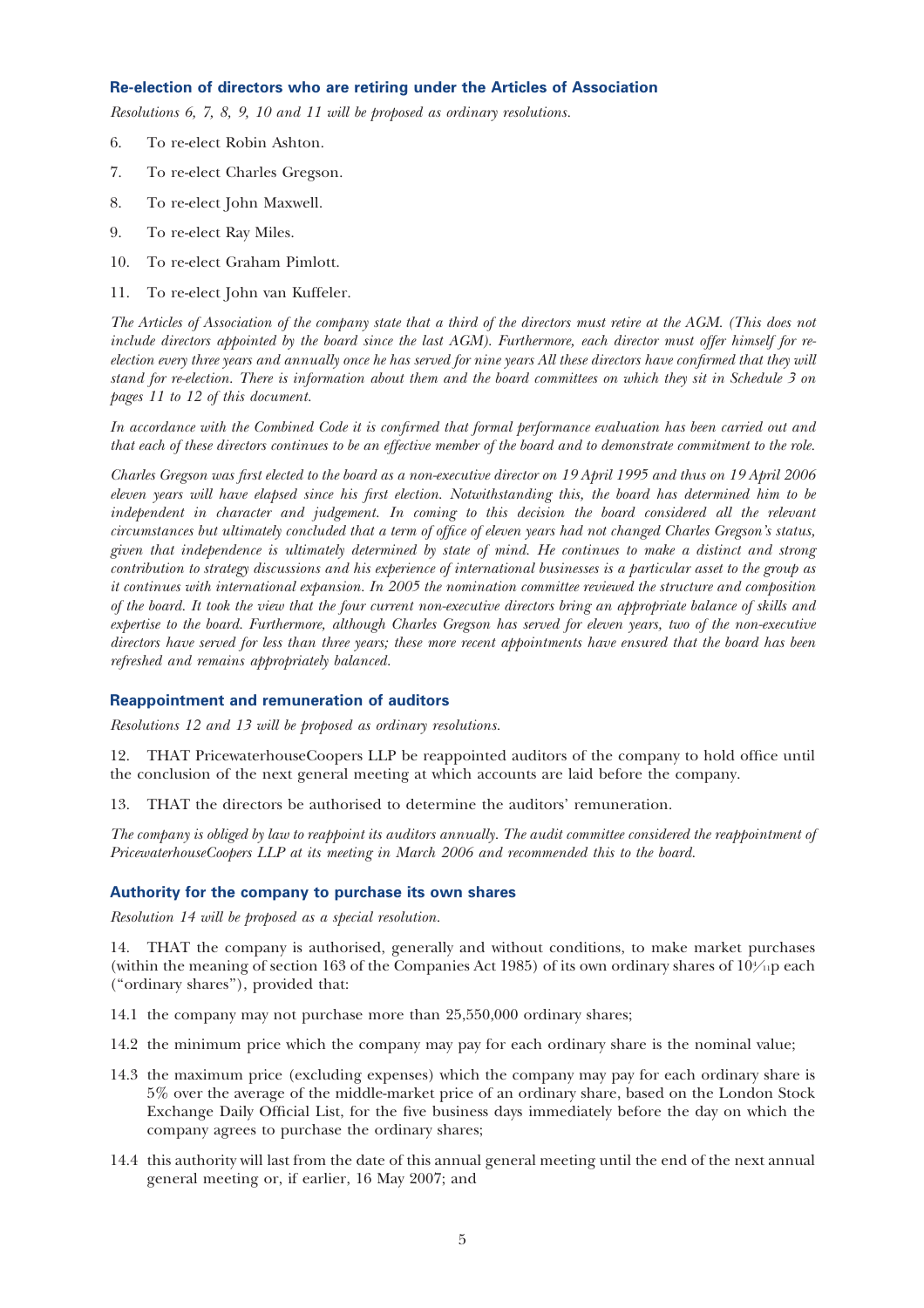14.5 the company may agree, before the authority ends, to purchase ordinary shares even though the purchase is, or may be, completed after the authority ends.

This resolution renews the resolution that was passed at the 2005 annual general meeting giving the company authority to purchase its own shares in the market up to a maximum of approximately 10% of the issued ordinary share capital of the company. No shares were purchased pursuant to that authority. The resolution sets out the maximum number of shares which may be purchased, which is approximately 10% of the issued share capital of the company as at 31 March 2006, the highest and lowest prices which may be paid and the date when this authority runs out. If any shares are purchased, they will be either cancelled or held in treasury. Any such decision will be made by the directors at the time of purchase on the basis of the shareholders' best interests. If the directors decide to hold such shares as treasury shares, any subsequent issue of these treasury shares for the purposes of equity based incentive schemes will be treated as being included in the 10% dilution limit in those schemes.

The directors are committed to managing the capital of the company effectively. Any purchases would be made only if to do so would result in an increase in earnings per share of the company and would be in the best interests of shareholders generally. Earnings per share is the profit after tax of the company divided by the weighted average number of shares in issue during the year. The directors have no present intention of making purchases of the company's shares pursuant to this authority.

## Power to allot shares for cash

Resolution 15 will be proposed as a special resolution.

15. THAT the directors be authorised pursuant to section 95 of the Companies Act 1985 to allot equity securities (as defined in section 94 of the Companies Act 1985) for cash pursuant to the general authority conferred by Resolution 7 as set out in the notice of meeting in relation to the 2003 annual general meeting (which gave the directors power to allot shares up to an aggregate nominal amount of £8,780,000 up until 29 April 2008) and sell relevant shares (as defined in section 94 of the Companies Act 1985) held by the company as treasury shares (as defined in section 162A of the Companies Act 1985) for cash, as if section 89(1) of the Companies Act 1985 did not apply to such allotment or sale, provided that this power shall be limited to allotments of equity securities and the sale of treasury shares:

15.1 in connection with or pursuant to an offer by way of rights, open offer or other pre-emptive offer to the holders of ordinary shares in the capital of the company in proportion (as nearly as may be) to the number of ordinary shares then held by them (subject to any exceptions which the directors believe are necessary or expedient in relation to fractional entitlements or legal and practical problems under the laws of any country or the requirements of any regulatory body or stock exchange of any country); and

15.2 otherwise than pursuant to section 15.1 above, up to an aggregate nominal amount of £1,323,955;

and shall expire on 16 May 2007, provided that the company may before that date make an offer or agreement which would or might require equity securities to be allotted or treasury shares to be sold after that date and the directors shall be entitled to allot such securities or sell treasury shares accordingly in pursuance of such offer or agreement as if the power conferred by this agreement had not expired; and provided further that the outstanding authority conferred by Resolution 11 as set out in the notice of meeting in relation to the 2005 annual general meeting is hereby revoked.

Resolution 7 passed at the 2003 annual general meeting gave the directors power to allot shares up to an aggregate nominal amount of £8,780,000 up until 29 April 2008. Resolution 11 passed at the 2005 annual general meeting gave the directors authority to allot shares for cash up to an aggregate nominal amount of £1,322,269 up until 23 May 2006. No shares were issued pursuant to these authorities. It is now proposed to seek further authority to allot shares for cash.

This resolution gives the directors power to allot equity securities in exchange for cash and to sell treasury shares other than to existing holders of ordinary shares in proportion to their holdings. Equity securities are ordinary shares in the company (but do not include shares which are allotted under employees' share schemes). This power is limited to an offer of equity securities by way of a rights issue or an open offer or similar procedure under which a company offers existing shareholders the chance to acquire new shares. The number of shares they can acquire depends on the number of shares they already own. This is one way by which companies can raise extra capital. However, the rules in some countries make it difficult to include shareholders in those countries in such offers. The power given by this resolution means that the directors can make separate arrangements for those shareholders. The directors may also make separate arrangements for any fractions of shares which are left over.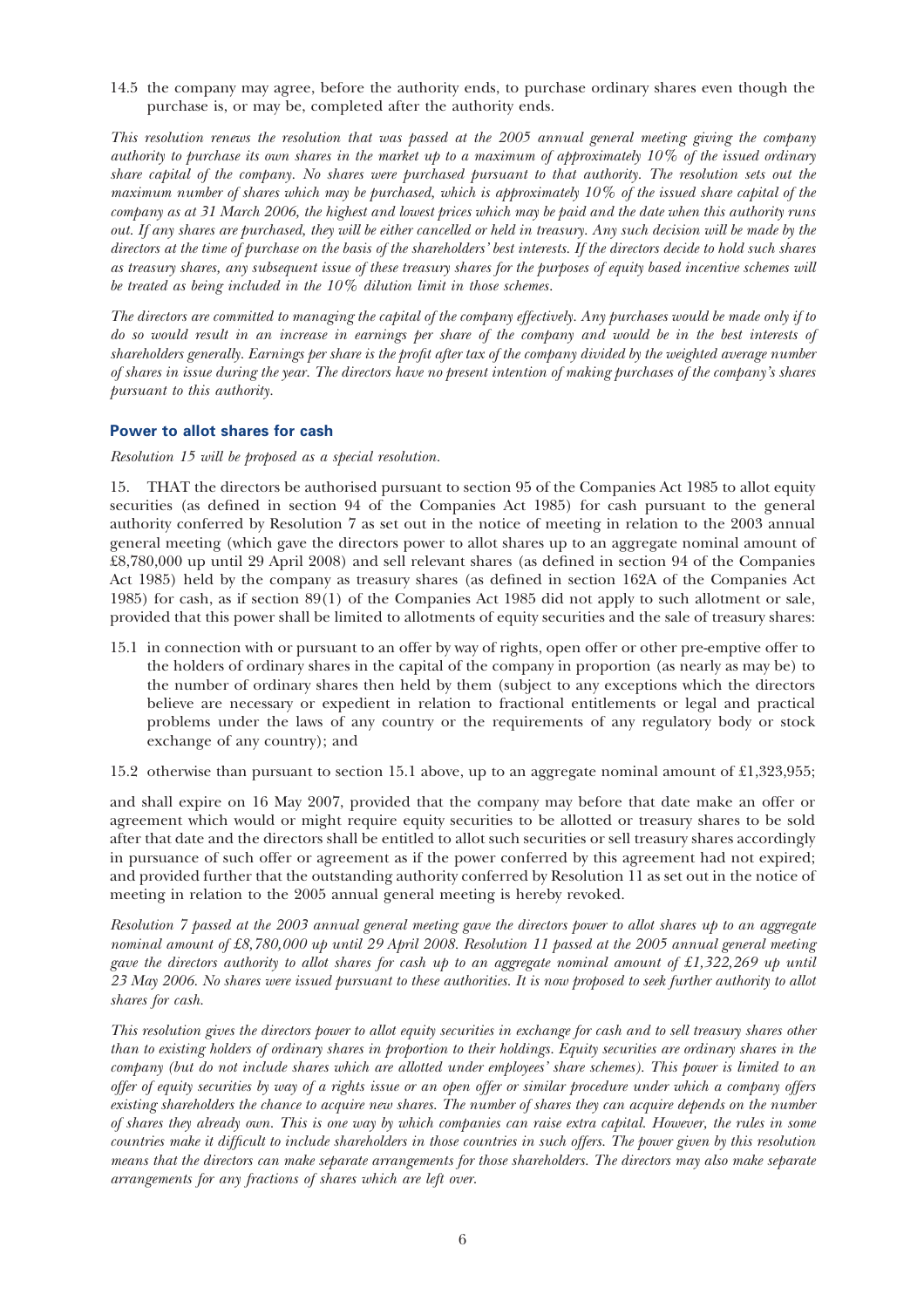In addition, this power allows the directors to issue ordinary shares for cash or sell treasury shares without first having to offer the shares to existing shareholders, up to a maximum of 12,775,000 shares. This is 5% of the issued ordinary share capital of the company on 31 March 2006.

The Association of British Insurers have issued guidelines recommending that a company should not issue shares for cash (without first offering them to existing shareholders) in any one year in excess of 5% of the issued ordinary share capital of the company as shown in its last accounts and in excess of an aggregate of 7.5% in any rolling period of three years. It is the company's intention to comply with these guidelines.

The company does not currently hold any treasury shares.

## Authority pursuant to the Political Parties, Elections and Referendums Act 2000

Resolution 16 will be proposed as an ordinary resolution.

- 16. THAT the company be authorised to:
- 16.1 make donations to EU political organisations; and
- 16.2 incur EU political expenditure;

in an aggregate amount not exceeding £50,000 during the period beginning on the date of the passing of this resolution and ending on the date of the annual general meeting of the company in 2007. For the purposes of this resolution, ''donations'', ''EU political organisations'' and ''EU political expenditure'' have the meanings given to them in Part XA of the Companies Act 1985 (as amended by the Political Parties, Elections and Referendums Act 2000).

This resolution renews the resolution that was passed at the 2005 annual general meeting and seeks approval from shareholders to enable the company to make donations or incur expenditure which it would otherwise be prohibited from making or incurring by the Political Parties, Elections and Referendums Act 2000 ("the Act").

Amongst other things, the Act prohibits companies from making donations or incurring expenditure in excess of an aggregate of £5,000 in relation to political organisations situated within the European Union in the 12 month period following the date of their first annual general meeting after the new legislation came into effect (and in each succeeding 12 month period), unless such donations and expenditure have been approved in advance by the company's shareholders.

The company does not currently make donations to political parties situated within the European Union and does not intend to do so in the future. However, the Act contains wide definitions of "donations", "EU political expenditure" and ''EU political parties'' and, as a result, it is possible that the company may be prohibited from supporting bodies which it is in the shareholders' interests for the company to support; for example, bodies concerned with policy review or law reform, with the representation of the business community or sections of it or special interest groups. If this resolution is passed the company will be authorised to make donations and incur expenditure which might otherwise be prohibited by the legislation, up to a limit of, in aggregate, £50,000. The directors consider that the authority is necessary to provide the company with comfort that it will not, because of uncertainties as to the scope and interpretation of the legislation, unintentionally commit a technical breach of it. It will also allow the company to provide financial and other support to organisations which it is in shareholders' interests for the company to support.

## Approval of new equity incentive schemes

Resolutions 17 and 18 will be proposed as ordinary resolutions.

17. THAT the Provident Financial Executive Share Option Scheme 2006 (''the ESOS'') be approved and that the directors be authorised to do all such things as are necessary or desirable to implement the ESOS.

18. THAT the Provident Financial Long Term Incentive Scheme 2006 (''the LTIS'') be approved and that the directors be authorised to do all such things as are necessary or desirable to implement the LTIS.

As the company's existing executive share option schemes were approved in 1995 (the Revenue approved scheme) and 1996 (the unapproved scheme), the authority from shareholders for their use has expired. Accordingly, the remuneration committee of the board ("the Committee"), all of whose members are non-executive directors, has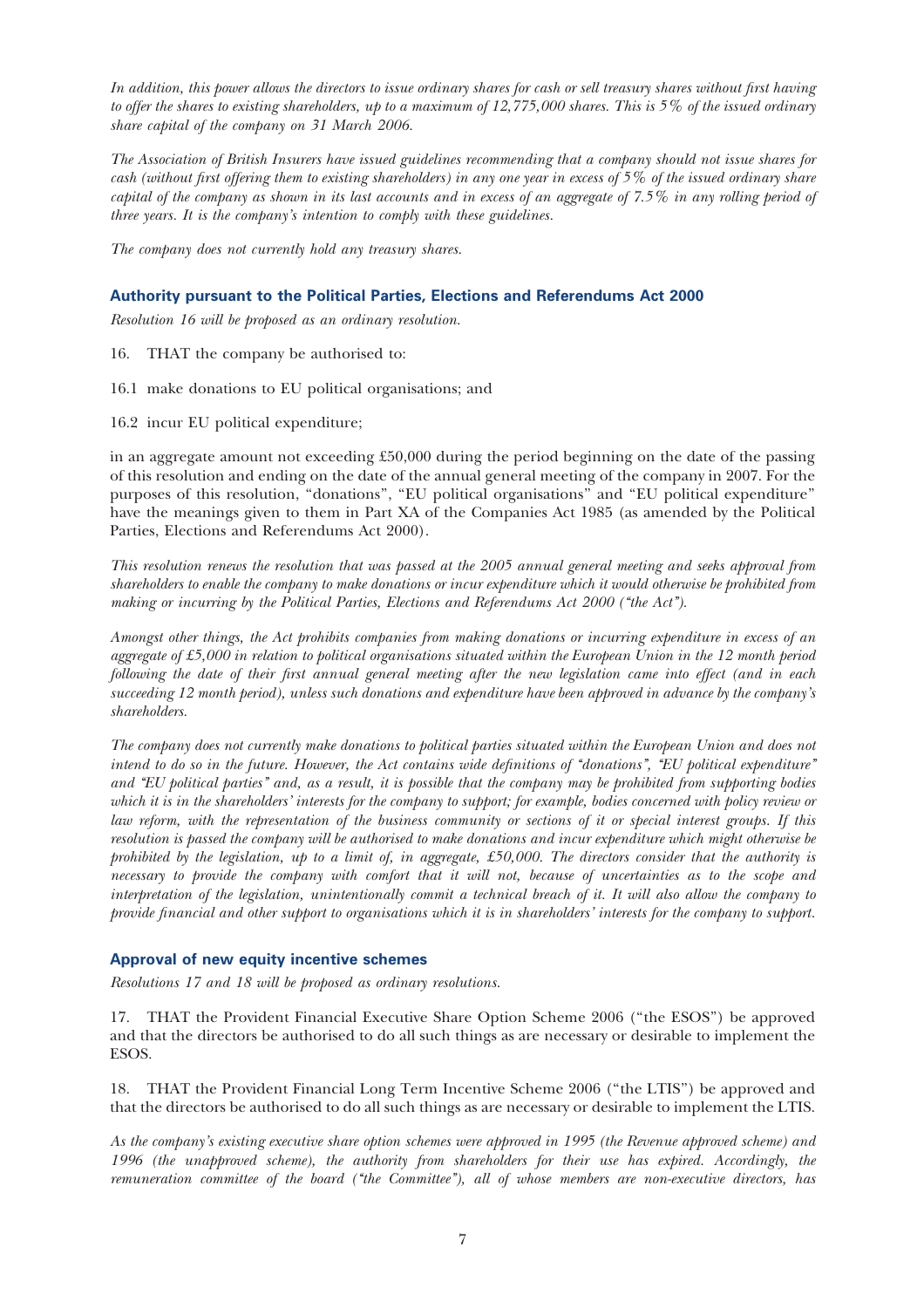conducted a review of the remuneration policy for executive directors and senior managers. In carrying out that review, the Committee has been advised by Kepler Associates (see note).

The Committee has recommended to the directors that a further executive share option scheme should be introduced, albeit with more stretching performance conditions, as the Provident Financial Executive Share Option Scheme 2006 (''the ESOS'') and that the Provident Financial Long Term Incentive Scheme 2006 (''the LTIS'') be introduced. These will be operated with the existing Performance Share Plan and the savings-related share option schemes. The proposed long-term incentive arrangements would together reward total shareholder return (TSR) percentage outperformance against a tailored peer group of financial services and absolute earnings per share (eps) growth performance. The Committee believes that relative TSR is the most objective measure of Provident Financial's success, it is a fair measure of management performance and helps align the interests of managers and shareholders. The Committee believes that eps is the best measure of Provident Financial's financial performance, and would complement the use of relative TSR in the LTIS.

As part of its review of arrangements the Committee considered it to be appropriate to seek shareholder approval for a proposed replacement executive share option scheme which will contain both a Revenue approved and unapproved section. The ESOS will be administered by the Committee. All options will be subject to a performance target, the achievement of which will in normal circumstances be a condition precedent to the exercise of the option. Careful consideration will be given by the Committee to the design of appropriate performance targets. Initially, it is intended that options will be granted with a target which will require average annual growth in earnings per share to exceed RPI plus  $3\%$  averaged over a three year period. At that level  $25\%$  of the shares under option would be exercisable with the option becoming fully exercisable at average growth in earnings per share in excess of RPI plus 6% over the three year period. A sliding scale for vesting will apply between these levels. Earnings per share for this purpose means the earnings per ordinary share calculated in accordance with the company's accounting principles but adjusted to exclude such exceptional items as the Committee deems to be appropriate. A summary of the ESOS is set out in Schedule 4 on pages 13 to 15 of this document.

The LTIS will be administered by the Committee. Participation in the LTIS will initially be limited to the executive directors of the company but other senior managers may also be included at a later date. All the awards under the LTIS will be subject to a performance target, the achievement of which under normal circumstances will be a condition precedent to the vesting of the award. It is intended that the initial target will require the company's total shareholder return over a three year performance period, when measured against a group of sixteen comparator companies, to be at least median (25% vesting) with full vesting if total shareholder return exceeds the median by 8.5% a year and straight line vesting in between these two levels. Awards will take the form of forfeitable shares or nil cost options. A summary of the LTIS is set out in Schedule 5 on pages 16 to 18 of this document.

Each scheme may be operated in conjunction with an employee benefit trust and the resolutions confer authority on the directors to establish a new trust, if desirable, to facilitate the operation of the schemes. The rules of both schemes allow the Committee to make such amendments as may be necessary or desirable to obtain or maintain favourable tax, exchange control or regulatory treatment for participants or for any company in the group. In certain circumstances, it may be desirable to set up separate schemes for employees working overseas. The resolutions give the directors the authority to set up such schemes, subject to the same limits that apply to the relevant schemes.

Note: Kepler Associates have given and not withdrawn their written consent to the inclusion of the reference to their name in the form and context in which it is included.

BD1 2LQ

Registered office: By order of the board: Colonnade Rosamond J Marshall Smith Sunbridge Road General Counsel Bradford and Company Secretary West Yorkshire 5 April 2006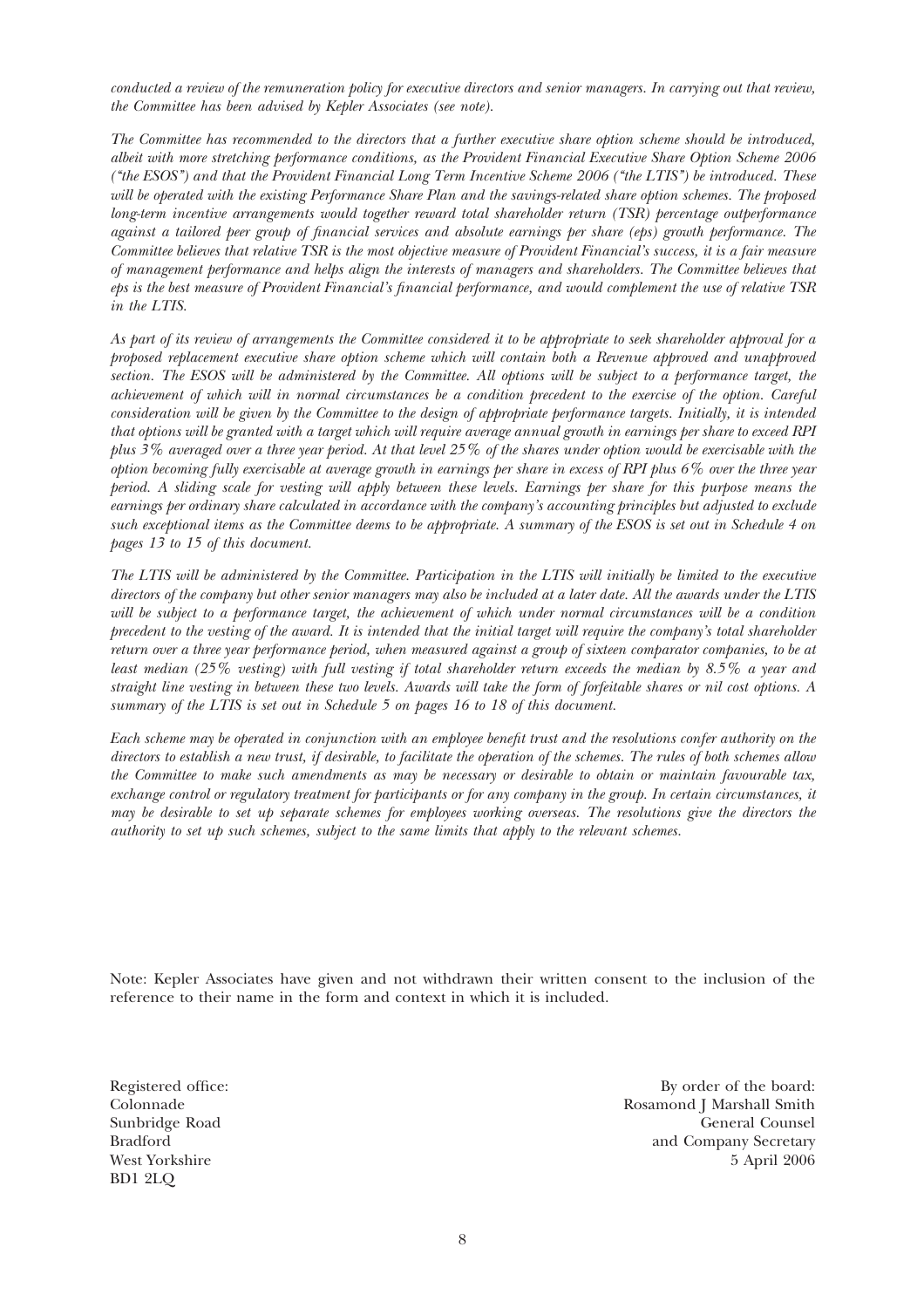## Important information about the annual general meeting (''the AGM'')

#### 1. General

This is the formal Notice to shareholders of the AGM and gives you information as to the date, time and place and the business to be considered at the meeting (resolutions 1 to 18). It is an important document. If there is anything you do not understand, please talk to an appropriate professional adviser. If you attend the AGM, please bring with you the admission card which is attached to the proxy voting form.

#### 2. What to do if you have recently sold or transferred all your Provident Financial shares

Please send this Notice and the proxy form to the person who sold the shares for you. He/she can then send them to the new owner of the shares. To have the right to come and vote at the AGM, you must hold shares in the company and your shareholding must be entered on the register of members by 5.00 pm on Monday 15 May 2006. If you are a member of the Provident Financial Company Nominee Scheme, please read paragraph 4 below.

#### 3. How to appoint a proxy

If you cannot come to the AGM, you can appoint another person or persons (your proxy or proxies) to come to the meeting and vote for you. A proxy does not have to be a shareholder. To appoint a proxy, you need to fill in the proxy voting form enclosed in accordance with the instructions contained in the form. If the proxy voting form is returned without an indication as to how your proxy should vote on any particular resolution, then the proxy is entitled to exercise his/her discretion as to whether and, if so, how to vote. Send the form to the company's registrar, Capita Registrars, The Registry, 34 Beckenham Road, Beckenham, Kent BR3 4TU so as to reach them by 12 noon on Monday 15 May 2006. Please allow sufficient time for your proxy to be delivered. Alternatively, you can appoint a proxy electronically via the internet. To do this, you should log on to the company's website at www.providentfinancial.com and follow the instructions. Even if you appoint a proxy you can still come to the AGM and vote instead of your proxy. Detailed instructions for CREST members wishing to utilise the CREST electronic proxy appointment service are contained in Schedule 2 on page 10 of this document.

## 4. The Provident Financial Company Nominee Scheme

The shares of members of the Provident Financial Company Nominee Scheme are held by Capita IRG Trustees Limited. Members who wish to attend the meeting, speak and vote should request Capita IRG Trustees Limited to appoint them as a proxy by completing the proxy request form which is enclosed. Members who are unable to attend the AGM may complete the proxy request form to indicate to Capita IRG Trustees Limited how they wish them to vote. Send the form to Capita IRG Trustees Limited, The Registry, 34 Beckenham Road, Beckenham, Kent BR3 4TU so as to reach them by 12 noon on Friday 12 May 2006. If you come to the AGM, please bring with you the admission card which is attached to the proxy request form.

## 5. CREST

If your shares are held through the CREST system, your shareholding must be on the register not later than 5.00 pm on Monday 15 May 2006 for you to have the right to attend and vote at the meeting in respect of the number of shares registered in your name at that time.

#### 6. Documents you can look at

You can look at the directors' service contracts (or, in the case of the non-executive directors, letters of appointment), the register of their interests in the shares of the company and the rules of the proposed new equity incentive schemes (the ESOS and LTIS) during normal business hours (9.00 am to 5.00 pm on weekdays) at the company's registered office, Colonnade, Sunbridge Road, Bradford, West Yorkshire BD1 2LQ. You can also see the above documents at the AGM from 11.00 am prior to the meeting and during the meeting. Copies of the rules of the ESOS and the LTIS may also be inspected at the offices of Slaughter and May, One Bunhill Row, London EC1Y 8YY during normal business hours.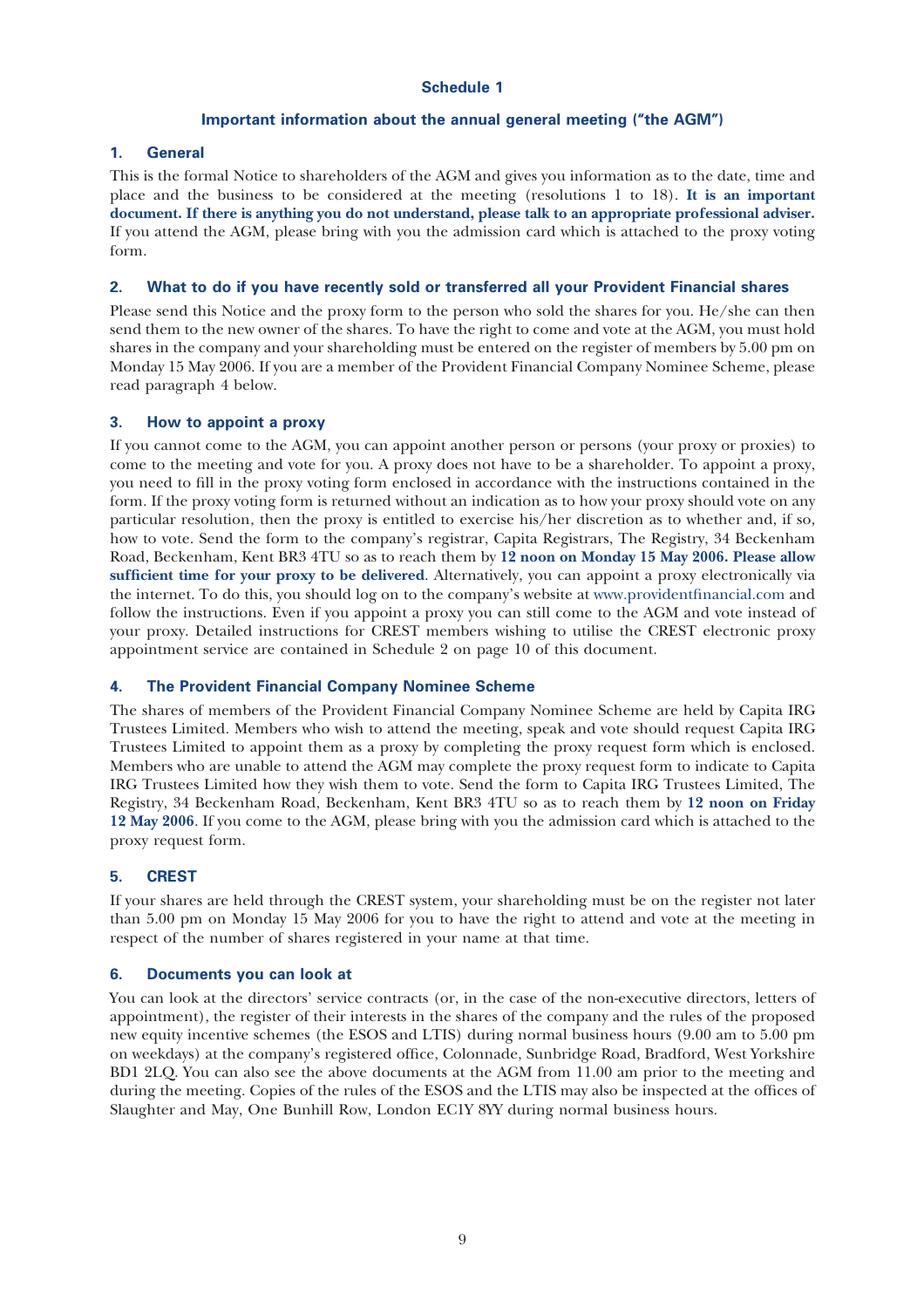#### Instructions for electronic proxy appointment through CREST

CREST members who wish to appoint a proxy or proxies by utilising the CREST electronic proxy appointment service may do so by utilising the procedures described in the CREST Manual. CREST personal members or other CREST sponsored members, and those CREST members who have appointed a voting service provider(s), should refer to their CREST sponsor or voting service provider(s), who will be able to take the appropriate action on their behalf.

In order for a proxy appointment made by means of CREST to be valid, the appropriate CREST message (''CREST proxy instruction'') must be properly authenticated in accordance with CRESTCo's specifications and must contain the information required for such instructions, as described in the CREST Manual. The CREST proxy instruction must, in order to be valid, be transmitted so as to be received by the company's agent, Capita Registrars (ID RA10) by 12 noon on Monday 15 May 2006. The time of receipt will be taken to be the time (as determined by the timestamp applied to the message by the CREST applications host) from which the company's agent is able to retrieve the message by enquiry to CREST in the manner prescribed by CREST. The company may treat as invalid a CREST proxy instruction in the circumstances set out in Regulation  $35(5)(a)$  of the Uncertificated Securities Regulations 2001.

CREST members and, where applicable, their CREST sponsors or voting service providers should note that CRESTCo does not make available special procedures in CREST for any particular messages. Normal system timings and limitations will therefore apply in relation to the input of CREST proxy instructions. It is the responsibility of the CREST member concerned to take (or to procure that his CREST sponsor or voting service provider(s) take(s)) such action as shall be necessary to ensure that a message is transmitted by means of the CREST system by any particular time. Please refer to the CREST Manual for further guidance.

Please allow sufficient time for transmission of the CREST proxy instruction.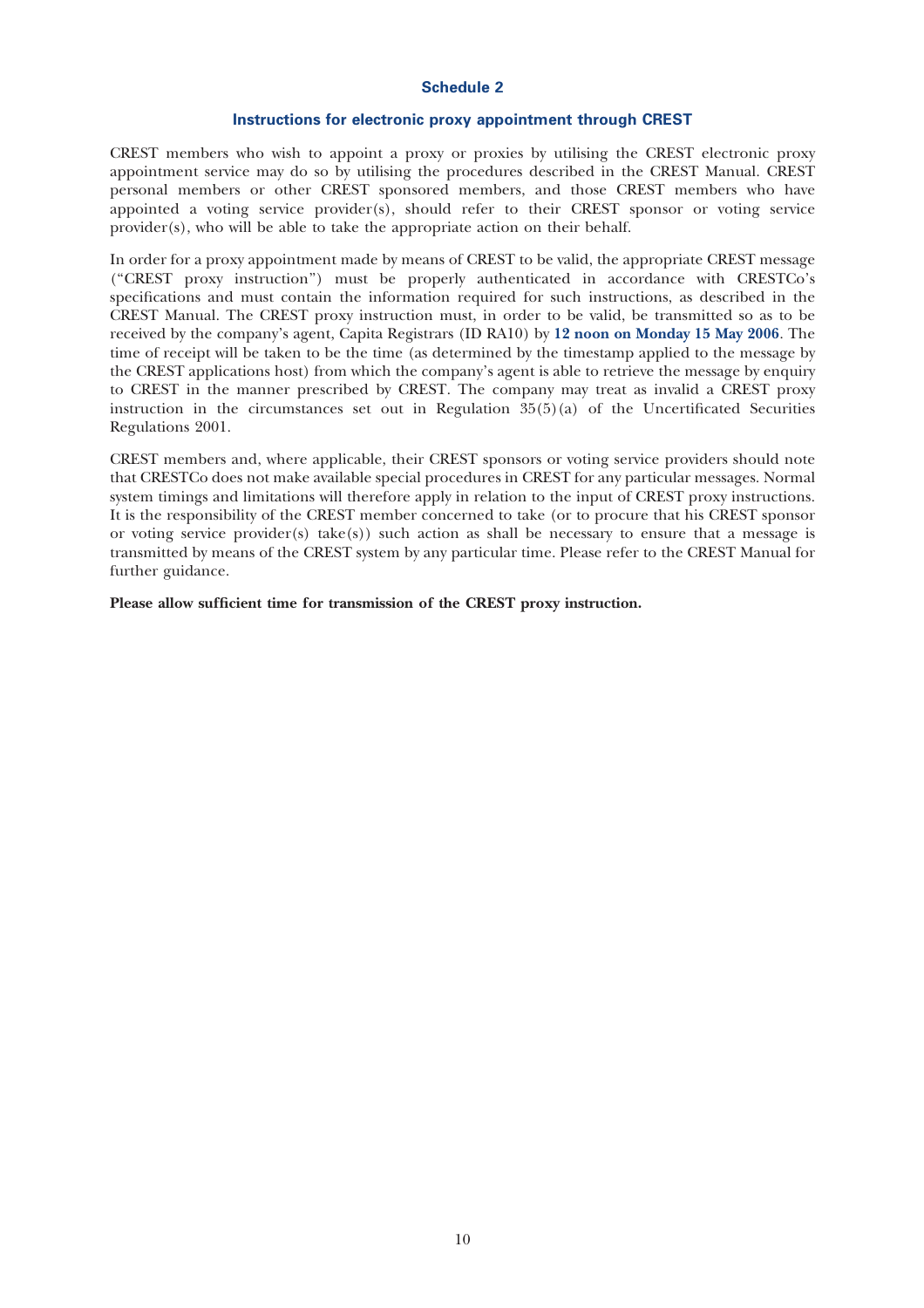## Biographical details of the directors standing for election and re-election

#### Peter Crook

Managing director, UK home credit, age 42

Qualified as a chartered accountant in 1988, having graduated in economics. Between 1990 and 1997 he held a number of different roles within Halifax plc. He then moved to Barclays plc, becoming UK Managing Director of Barclaycard in 2000 and Managing Director of UK Consumer Finance in 2004. He joined Provident Financial in September 2005 as Managing Director of UK home credit and was appointed to the board on 8 March 2006. He is a member of the executive committee.

#### Andrew Fisher

Proposed Finance Director, age 48

Qualified as a chartered accountant in 1983, having graduated in economics and accounting. He joined PricewaterhouseCoopers in 1979 and became a partner in 1990. In 1994 he became Group Finance Director at Premier Farnell plc. Subject to his appointment, he will become a member of the executive committee.

#### Robin Ashton

Chief Executive, age 48

Qualified as a chartered accountant in 1982 having graduated in economics and law. He joined the group in 1983 as Finance Director of Provident Insurance and subsequently became Deputy Managing Director of H T Greenwood and Managing Director of Provident Investments. He became Group Treasurer in 1989 and joined the board as Finance Director in 1993. In 1999 he was appointed Deputy Chief Executive and in 2001 was appointed Chief Executive. He is Chairman of the executive committee and a member of the nomination committee and the risk advisory committee.

#### Charles Gregson

Deputy Chairman and independent non-executive director, age 58

Qualified as a solicitor in 1972 having graduated in history and law. He joined the board of Provident Financial in 1995 as a non-executive director and was appointed Deputy Chairman in 1997. He is a director of United Business Media plc and has had responsibility for a number of its businesses (including film studio management, consumer finance, stock photography, market research and news distribution). In addition, he is non-executive Chairman of ICAP plc, which provides specialist intermediary broking services to commercial banks and investment banks. He is a member of the nomination committee and the risk advisory committee.

## John Maxwell

Independent non-executive director, age 61

Qualified as a chartered accountant in 1967. He joined the board of Provident Financial in 2000. He is a non-executive director of Royal & Sun Alliance Insurance Group PLC and Homeserve plc. He is also Chairman of DX Services plc and Chairman of the Institute of Advanced Motorists. He is Chairman of the remuneration committee and a member of the audit committee, the nomination committee and the risk advisory committee.

#### Ray Miles

Senior independent non-executive director, age 61

Graduated with a degree in economics and an MBA. He joined the board of Provident Financial in 2004. He was formerly Chairman of CP Ships Limited. He is Chairman of Box Club and the World Shipping Council and is a trustee of the National Maritime Museums at Greenwich and Cornwall and of Garden Opera. He is Chairman of the risk advisory committee and a member of the audit committee, the nomination committee and the remuneration committee.

#### Graham Pimlott

Independent non-executive director, age 56

Qualified as a solicitor in 1976. He joined the board of Provident Financial in 2003. He is Chairman of the Export Credit Guarantee Department and a member of the Auditing Practices Board. He is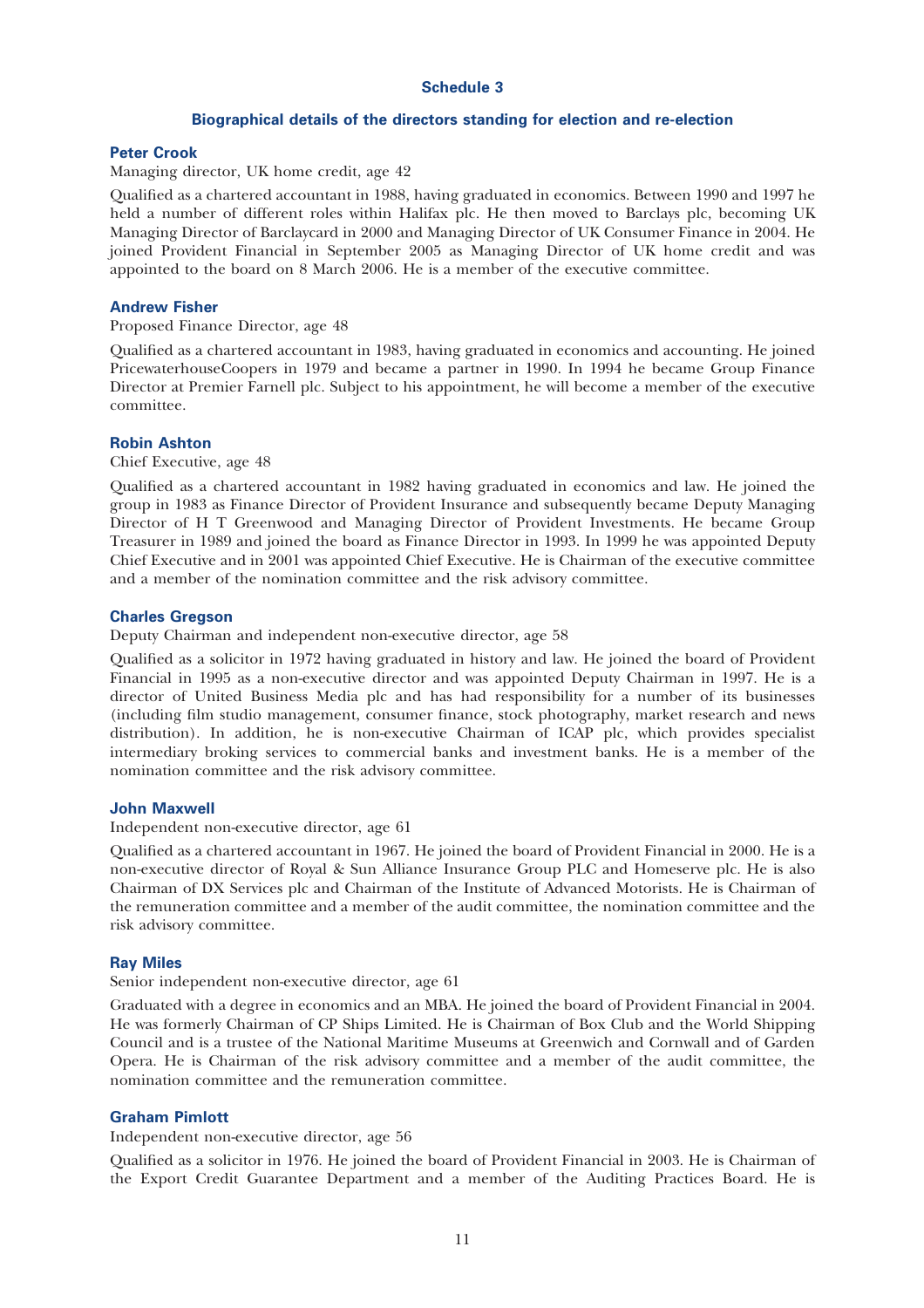Chairman of the audit committee and a member of the nomination committee, the remuneration committee and the risk advisory committee.

## John van Kuffeler

# Chairman, age 57

Graduated with a degree in economics and qualified as a chartered accountant in 1973. He joined Provident Financial in 1991 as Chief Executive and was appointed Executive Chairman in 1997. He became non-executive Chairman in 2002. He was formerly group Chief Executive of Brown Shipley Holdings PLC. He is Chairman of Huveaux PLC. He is Chairman of the nomination committee.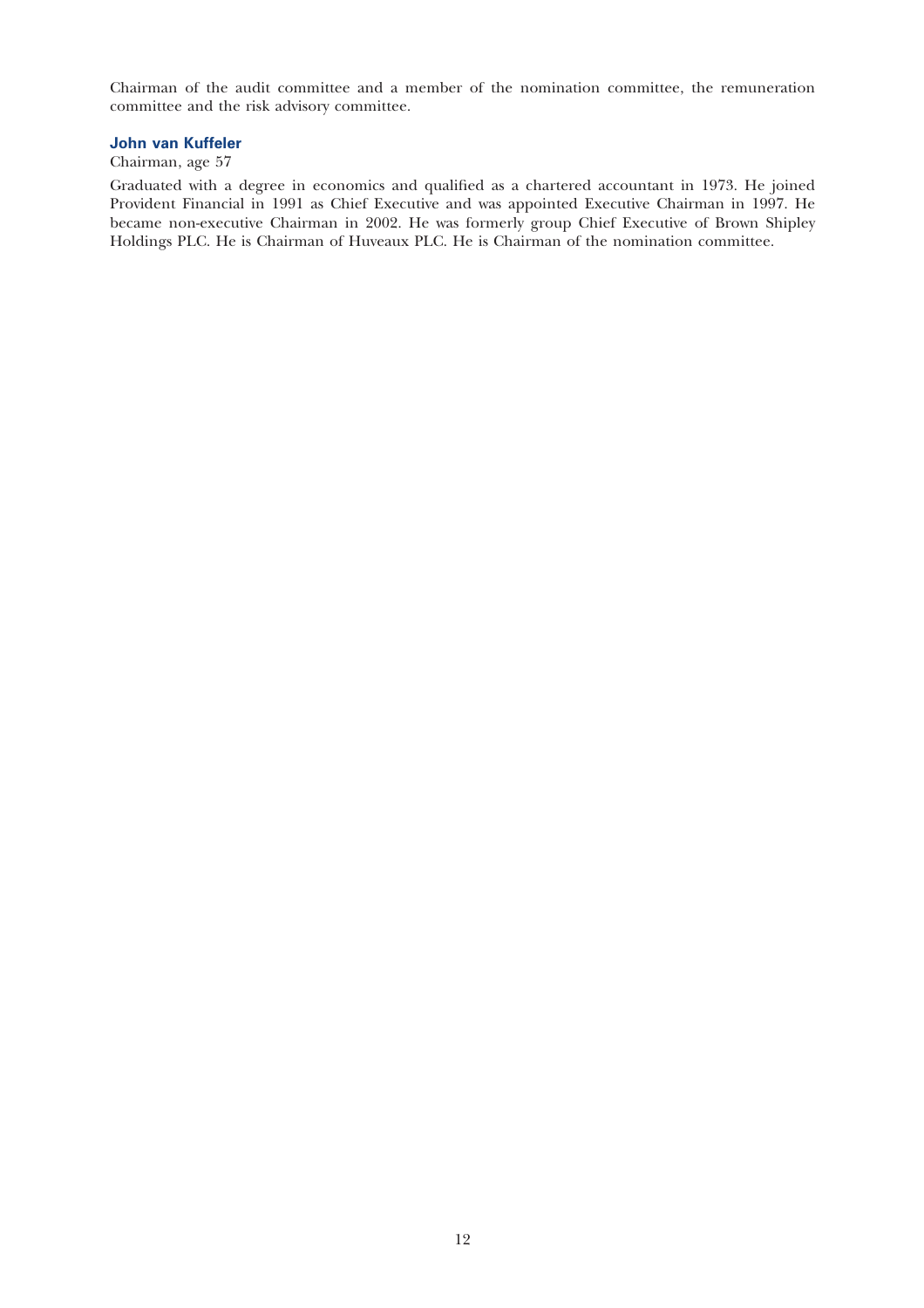## Summary of the main provisions of the Provident Financial Executive Share Option Scheme 2006 (''the ESOS'')

## 1. Administration

Overall responsibility for the operation and administration of the ESOS will be vested in the remuneration committee of the board of directors of the company (''the Committee''), all of whose members are non-executive directors.

## 2. Sub-schemes

The ESOS is divided into two sub-schemes as follows:

- s a share option scheme which has been designed to qualify for approval under the Income Tax (Earnings and Pensions) Act 2003; and
- s a share option scheme which is not so designed and which therefore allows options to be granted above the limit required by the Income Tax (Earnings and Pensions) Act 2003.

The Committee may set up further sub-schemes including ones for employees working overseas. In particular, the Committee may set up a sub-scheme under which participants will be granted share appreciation rights which will entitle them to a cash payment calculated by reference to the growth in value of the shares. For the purposes of the limits on an individual's participation, such rights will be treated as options.

## 3. Eligibility

Participants in the ESOS will be selected by the Committee. Participants will be limited to directors and employees of the company and its subsidiaries (''the Group''). Individuals who are directors may, however, participate only if they are required to devote substantially the whole of their working time to their duties to the Group.

## 4. Options

Options will entitle the holder to acquire ordinary shares in the company (''Shares''). Options may be either options to subscribe for new Shares to be issued by the company or options to purchase existing Shares from an employee benefit trust (''the Employee Trust''). Options may be granted either by the company or by the Employee Trust. In the latter case, the company may grant the Employee Trust a corresponding option to subscribe for new Shares or the Employee Trust may purchase the necessary Shares in the market. Options will be personal to the participant and may not be transferred. No payment will be required for the grant of an option.

## 5. Timing

Options may be granted within six weeks of the date on which the ESOS is approved by shareholders. Thereafter, options may normally only be granted in the six weeks following the announcement of the results of the company for any period and when, or shortly after, an executive becomes eligible to participate in the ESOS.

## 6. Exercise price

The exercise price may not be less than an amount equal to the market value of a Share on the dealing day immediately preceding either the date of grant or, where options are granted pursuant to an invitation, the date of the invitation.

## 7. Individual limit

The maximum number of Shares over which an employee may be granted an option on any date, when added to those in respect of which he has been granted options under the ESOS and any similar scheme in the same financial year of the company, will be limited so that the aggregate cost of exercise does not exceed his annual salary (or twice annual salary in the case of the first grant of options to an executive who has been recruited externally).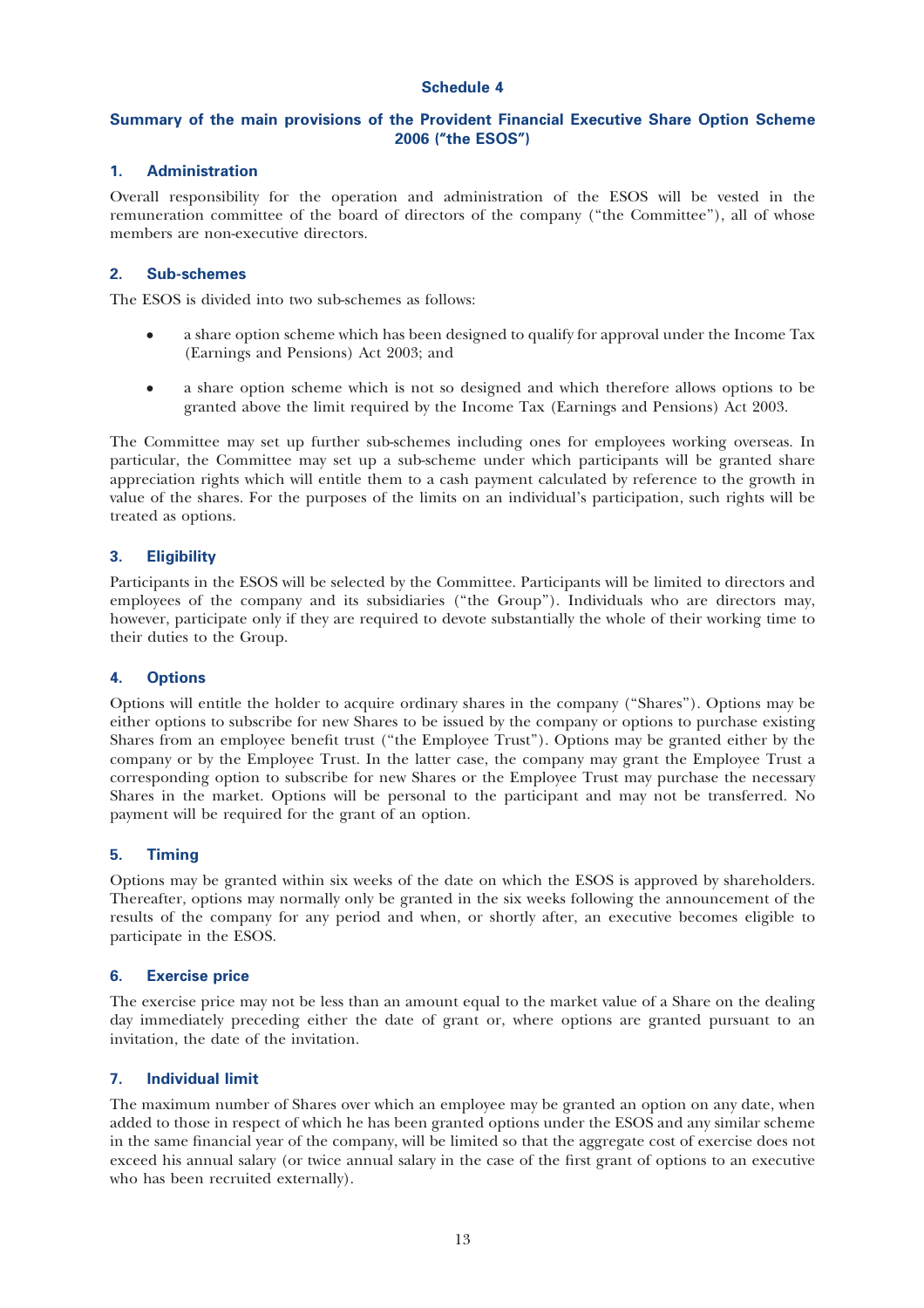## 8. Scheme limits

The ESOS will be subject to the following scheme limits:

- s on any date, the aggregate number of new Shares in respect of which options may be granted under the ESOS may not, when added to the number of new Shares allocated in the previous ten years under all employee share schemes of the group, exceed 10% of the equity share capital of the company; and
- s on any date, the aggregate number of new Shares in respect of which options may be granted under the ESOS may not, when added to the number of new Shares allocated in the previous ten years under the ESOS and any other employee share scheme of the group established for the benefit of selected employees, exceed 5% of the equity share capital of the company.

For these purposes, Shares are allocated when rights to acquire or obtain them are granted and otherwise when they are issued. Rights which lapse, by reason of non-exercise or otherwise, cease to count. No account is taken of Shares which are acquired by purchase rather than by subscription except where such Shares were first issued to an employee trust for the purpose of satisfying a participant's rights. No account is taken of Shares which an employee purchases at market value using his own funds.

## 9. Performance targets

All options must be granted subject to a performance target which, in normal circumstances, will be measured over a period of not less than three years. The achievement of the performance target will normally be a condition precedent to the right of exercise. The Committee may also change the performance target from time to time if events happen which make it fair and reasonable to do so but not so as to make the performance target, in the opinion of the Committee, materially easier or more difficult to satisfy than it was when the option was first granted. A summary of the performance targets for options granted to the executive directors of the company will be disclosed in the annual report each year. The Committee may set different targets from year to year.

## 10. Exercise of options

Options will normally be exercisable in whole or in part not earlier than three years and not later than ten years after grant and only if and to the extent that they have vested (that is, the performance target has been met).

## 11. Termination of employment

If the participant dies, the performance target will not apply and his personal representatives may exercise his options (but only on a time pro rated basis) in the 12 months following his death.

If a participant ceases to be employed within the Group for a permitted reason, vested options may be exercised within 12 months following the termination of employment. A permitted reason includes illhealth, injury, disability, redundancy, retirement, the sale outside the Group of the company or business in which the participant works or such other reasons as the Committee may decide. If a participant ceases to be employed in any other circumstances, his vested options will lapse unless the Committee decides otherwise.

If a participant ceases to be employed within the Group for any reason (other than death, and only, in the case of retirement at the normal retirement age, if he has held the option for at least 12 months) the unvested option will lapse unless the Committee decides otherwise. If the Committee so decides then the option may be exercised at the end of the performance period to the extent that the performance conditions are satisfied, but on a time apportioned basis.

## 12. Change of control

In the event of a change of control, a scheme of arrangement, or a voluntary winding up of the company unvested options may be exercised, to the extent that performance targets are met, on a pro rated basis measured to the date of the relevant event, or to such greater extent as the Committee may decide. In the event of certain corporate events, the Committee may require participants to surrender their options in return for substitute options over shares in another company.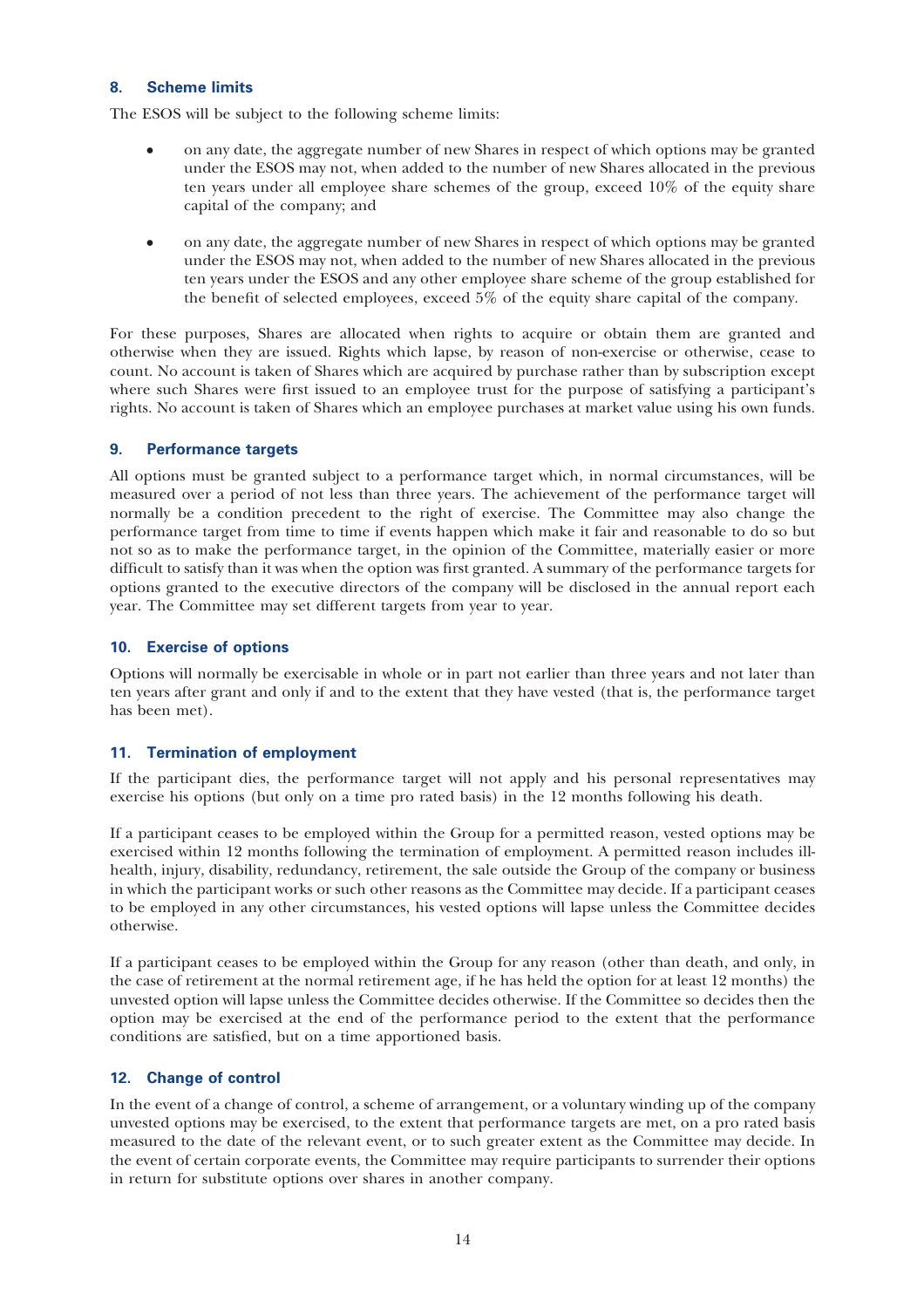## 13. Listing

Application will be made to the UK Listing Authority for admission to the Official List of new Shares issued under the ESOS and to the Stock Exchange for permission to trade in those Shares. Shares issued on the exercise of options will rank equally in all respects with existing Shares, except for rights attaching to Shares by reference to a record date prior to the date of allotment. The company will at all times keep available sufficient authorised and unissued share capital to satisfy options which are to be met by the issue of Shares.

## 14. Variation of capital

In the event of a variation in the share capital of the company or in such other circumstances as the Committee considers appropriate, it may adjust options (by reference to the nominal value, number of Shares and exercise price) in such manner as it determines to be appropriate.

## 15. Benefits non-pensionable

Benefits under the ESOS will not form part of a participant's remuneration for pension purposes.

## 16. Amendments

The Committee may make amendments to the ESOS to take account of changes to the Income Tax (Earnings and Pensions) Act 2003 or other applicable legislation. The Committee may also make such amendments to the scheme and to any option as may be necessary or desirable to obtain or maintain favourable tax, exchange control or regulatory treatment for participants or for any company in the Group.

Except as described above or for amendments designed to ease the administration of the ESOS or to correct clerical errors, no amendment which is to the advantage of employees or participants may be made to those provisions dealing with eligibility, individual or plan limits, the terms of options or the adjustment of options without the prior approval of the company in general meeting.

## 17. Duration

No options may be granted after 16 May 2016.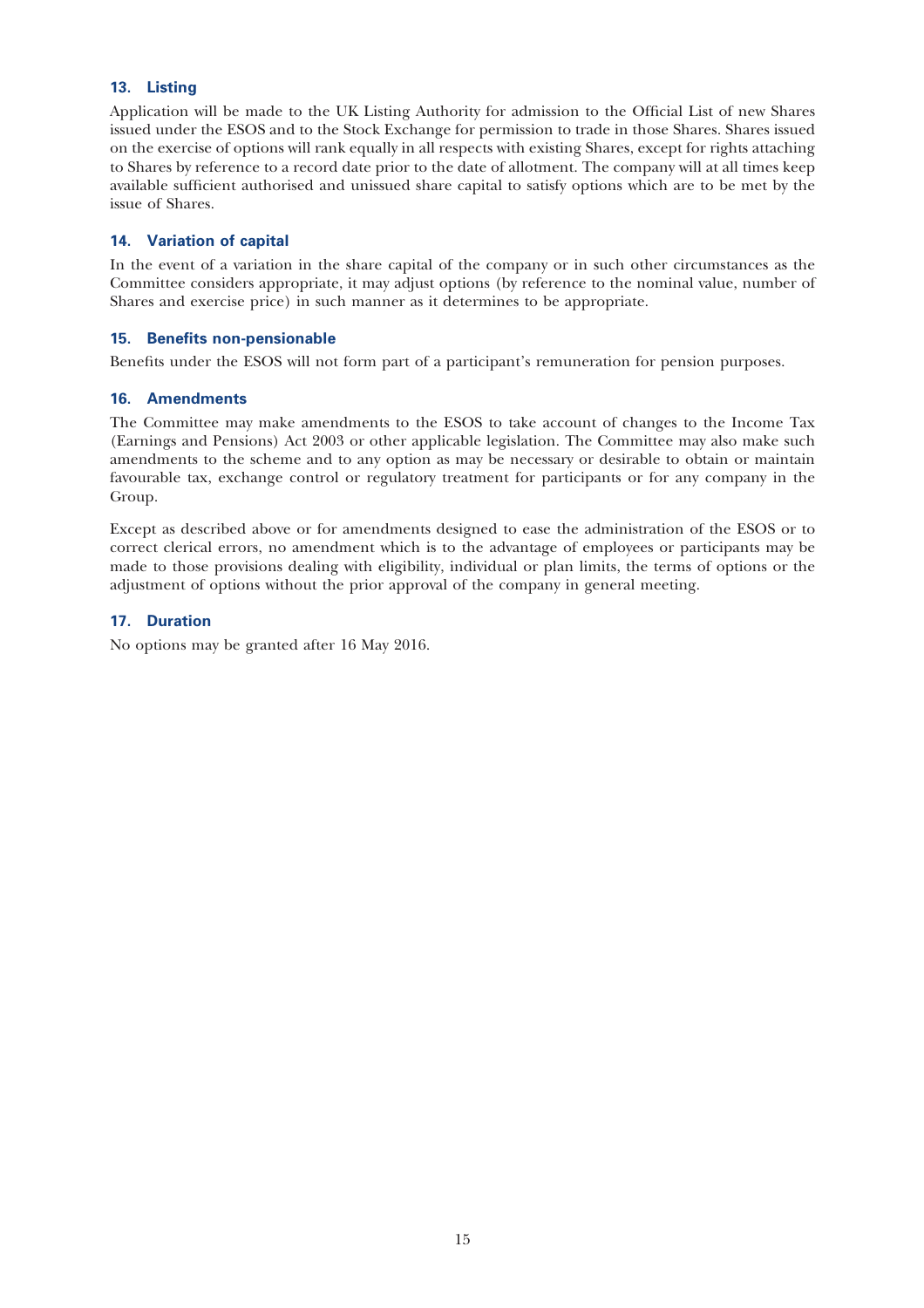## Summary of the main provisions of the Provident Financial Long Term Incentive Scheme 2006 (''the LTIS'')

## 1. Administration

The LTIS will be administered by the remuneration committee of the board (''the Committee''). All the members of the Committee are non-executive directors and are not eligible to participate in the LTIS.

# 2. Eligibility

Participants in the LTIS will be selected by the Committee. Participation will initially be limited to the executive directors of the company but may be extended to other senior managers of the Company and its subsidiaries. Individuals who are directors of the company or any of its subsidiaries (''the Group'') may, however, only participate if they are required to devote substantially the whole of their working time to their duties to the Group.

## 3. Awards

Awards will be in the form of fully-paid ordinary shares in the company (''Shares'') which may be forfeited or options to acquire for a nil or nominal consideration such Shares (''Awards''). Awards will be personal to the participant and his personal representatives and may not be transferred. No payment will be required for the grant of an Award. The maximum annual value of an Award will not exceed the participant's basic annual salary, unless the Committee determines in the case of the first award to an executive who has been recruited from another company that a greater Award of up to twice annual salary is appropriate. An Award will be subject both to the achievement of performance targets at the date of grant and also to continued employment.

## 4. Performance targets

Each Award will be subject to a performance target which will determine whether and to what extent the participant will receive Shares under the LTIS. The performance target(s) will be established at the start of the performance period. In normal circumstances, the performance period will be three consecutive financial years. The first performance period will be the financial years 2006 - 2008.

For the initial awards, the Committee intends that each Award will be subject to total shareholder return (TSR) performance based on the company's performance measured against a group of 16 comparator companies comprising Alliance & Leicester, Barclays, Bradford & Bingley, Cattles, Close Brothers, Debt Free Direct, HBOS, HSBC, Kensington Group, Lloyds TSB, London Scottish Bank, Northern Rock, Paragon Group, Park Group, Royal Bank of Scotland and S&U. Performance will be measured by comparing the percentage increase in TSR achieved by the company with that of comparator companies. If the percentage increase in the company's TSR is equal to the median percentage increase in the TSR of the comparator companies, 25% of the Award will vest, rising, on a straight line basis, to 100% vesting if the percentage increase in the company's TSR is equal to the median percentage increase in the TSR of the comparator companies plus 8.5% a year. No Award will vest if the percentage increase in the company's TSR is below the median percentage increase in the TSR of the comparator companies.

In addition the Committee has to satisfy itself that the company's TSR performance is a genuine reflection of underlying business performance of the company in order for an Award to vest.

The Committee has the discretion on the occurrence of an event to alter a performance target but not so as to make the performance target materially easier or more difficult to achieve than it was when the award was first granted.

The Committee has the right to set different targets each year. Those applicable to Awards granted to the executive directors of the company will be disclosed in the annual report each year.

## 5. Entitlement to dividends

To the extent that an Award vests at the end of the performance period, Shares, or a cash amount, equivalent to the dividends that would have been paid on the vested Award from the date of grant, will be paid to participants when the Award is released.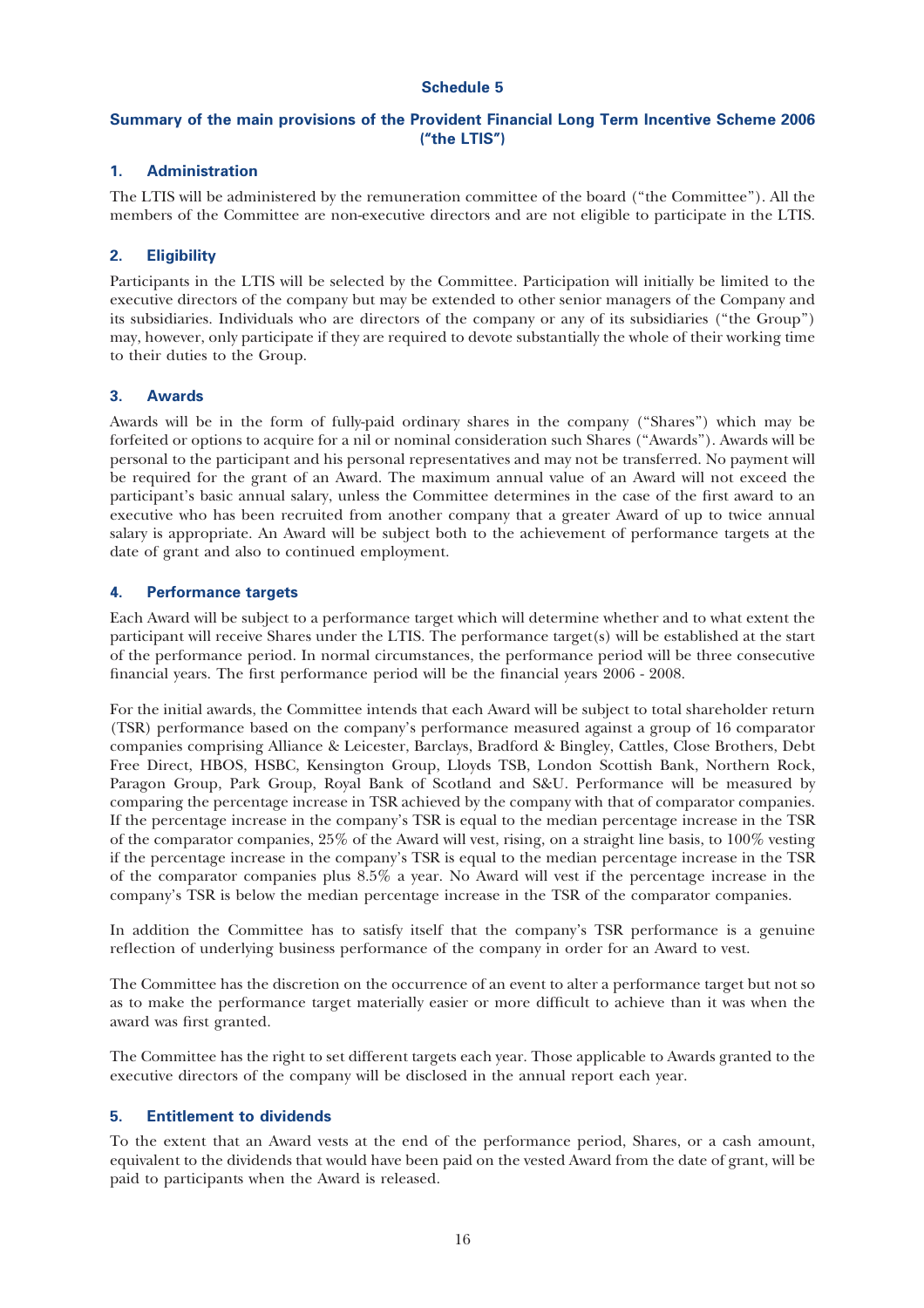## 6. Employee trust

Awards may be satisfied by the transfer of shares to participants by the trustee of an employee benefit trust. Alternatively, shares to satisfy Awards may be issued by the company or provided in some other manner determined by the Committee.

# 7. Limits

The LTIS will be subject to the following scheme limits:

- s on any date, the aggregate number of new Shares in respect of which Awards may be granted under the LTIS may not, when added to the number of new Shares allocated in the previous ten years under all employee share schemes of the group, exceed 10% of the equity share capital of the company; and
- s on any date, the aggregate number of new Shares in respect of which Awards may be granted under the LTIS may not, when added to the number of new Shares allocated in the previous ten years under the Scheme and any other employee share scheme of the group established for the benefit of selected employees, exceed 5% of the equity share capital of the company.

For these purposes, Shares are allocated when rights to acquire or obtain them are granted and otherwise when they are issued. Rights which lapse, by reason of non-exercise or otherwise, cease to count. No account is taken of Shares which are acquired by purchase rather than by subscription except where such Shares were first issued to an employee trust for the purpose of satisfying a participant's rights. No account is taken of Shares which an employee purchases at market value using his own funds.

## 8. Release of Shares

Awards will vest and the shares will cease to be forfeitable (or, if options, they will become exercisable) when the results for the performance period are known.

If a participant ceases to be employed before that date his award will lapse, unless he ceases to be employed by reason of death or for a permitted reason. A permitted reason is ill-health, injury, disability, redundancy, retirement, the sale of the company or business in which he works outside the Group or such other reason as the Committee may determine.

If the termination of employment is for a permitted reason, then (subject to the satisfaction of the performance target) only a proportion of the award (calculated on a time apportioned basis) will cease to be forfeitable (or will be exercisable) on its third anniversary. If a participant ceases to be employed by reason of death then his award will vest on a time apportioned basis (and the performance conditions will not apply).

In the event of a change of control, a voluntary liquidation of the company or a scheme of arrangement involving the company, the performance target will be applied over the shortened period to the date of the relevant event. Unless and to the extent that the Committee decides otherwise, the participant will be entitled to a proportion of the vested shares (calculated on a time apportioned basis). In the event of certain corporate events, the Committee may require participants to surrender their Awards in return for substitute Awards over shares in another company.

## 9. Listing

Application will be made to the UK Listing Authority for admission to the Official List of new Shares issued under the LTIS and to the Stock Exchange for permission to trade in those shares. Shares issued under the LTIS will rank equally in all respects with existing ordinary shares except for any rights attaching to the Shares by reference to a record date prior to the date of allotment.

## 10. Variation of Capital

In the event of any variation in the share capital of the company (including a capitalisation or rights issue or any sub-division, consolidation or reduction in the share capital of the company), or in such other circumstances as the Committee considers appropriate, the Committee may make such adjustment as it considers appropriate to the number and nominal value of Shares subject to any Award in the form of an option.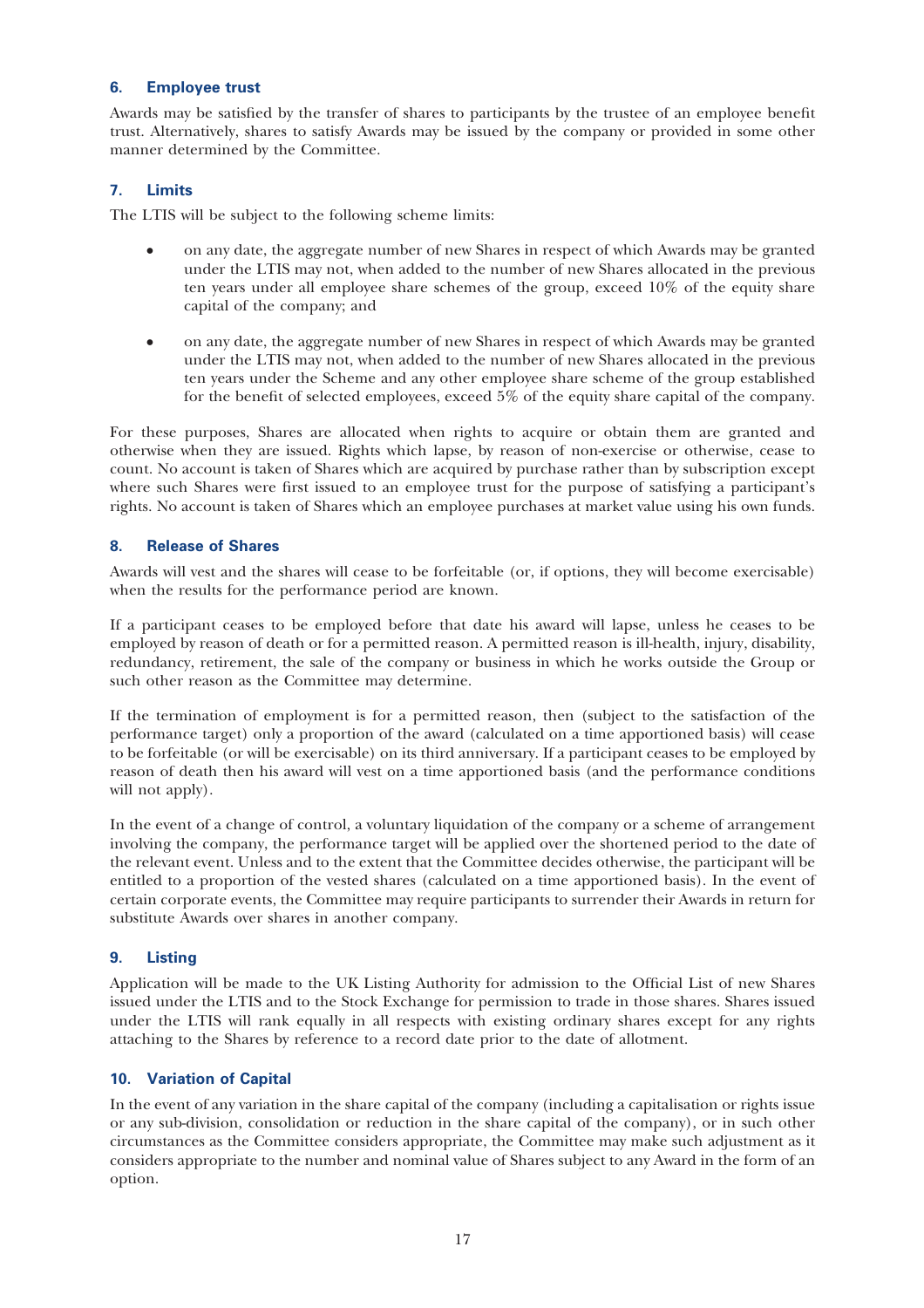## 11. Benefits non-pensionable

Benefits under the LTIS will not form part of a participant's remuneration for pension purposes.

## 12. Amendments

The rules of the LTIS may be amended by the Committee. The Committee may make such amendments to the LTIS and to any Award as may be necessary or desirable to obtain or maintain favourable tax, exchange control or regulatory treatment for participants or for any company in the Group or to ease the administration of the LTIS. No amendment which is to the advantage of participants may be made without the prior approval of the company in general meeting. No amendment will prejudice the subsisting rights of any participants under the LTIS except with the prior consent of each participant so affected or the consent of 75% of the participants.

## 13. Duration

No further awards may be granted after 16 May, 2016.